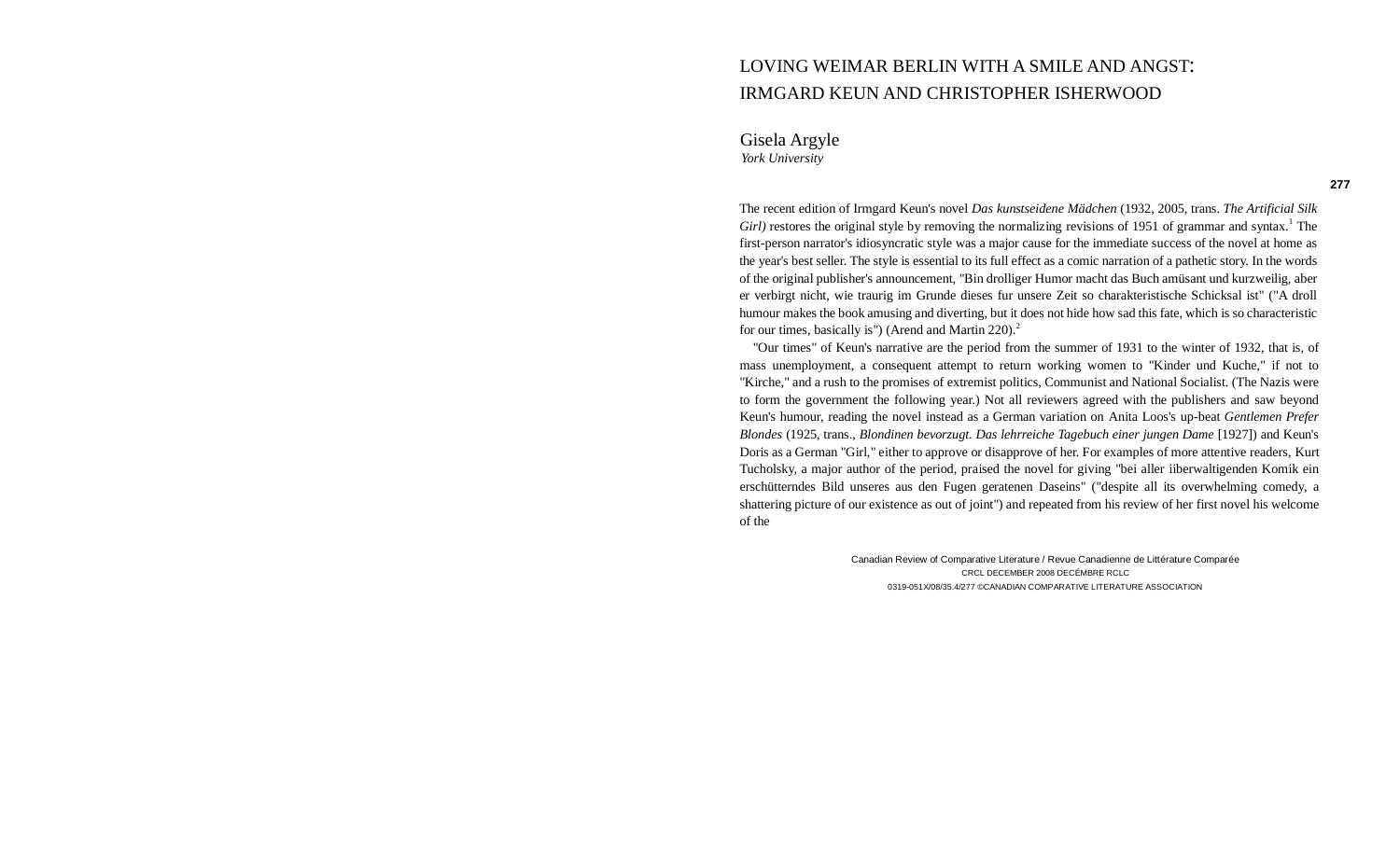unprecedented event of "eine deutsche Humoristin" ("a German woman humourist") (Keun 2005, 282). The recent Nobel laureate Elfriede Jelinek titled an article in 1980 "Weil sie heimlich weinen muss, lacht sie iiber Zeitgenossen" ("Since she must secretly weep she laughs about contemporaries"). Never out of print since the end of Nazi censorship of the book and filmed in 1959, the novel gained scholarly attention in the 1970's as "serious" fiction, especially from feminist and sociological perspectives, and is now probably Keun's best known novel. It has also been staged in some te?n German-language theatres during the last thirty years. Keun resumed publishing in Germany after the war, but despite successful re-printings of her early works her new work did not regain the original acclaim.<sup>3</sup>

Recent critics have compared *Das kunstseidene Mädchen* with serious fictional treatments of Berlin in the 1930's, especially by two male authors, Hans Fallada's b-est seller *Kleiner Mann-was nun?* (1932, *Little man-what now?)* and Erich Kastner's F abian. *Geschichte eines Moralisten* (1931, *Story of a moralist).* I will compare Keun's humorous treatment of sad facts with Christopher Isherwood's humorous first-person narratives of the same period and milieu, based on his diaries, *The Last of Mr. Morris* and *Sally Bowles* (1935 and 1937, trans. *Leb' wohl Berlin.*  Roman in Rpisoden, 1949).<sup>4</sup> Their critical bearing on each other has so far been neglected. Both authors chose outsiders to narrate life in Berlin: Keun, a young woman, provincial and ill-educated, and Isherwood, a young English expatriate on a small income and implicitly a member of the "third sex." I assume that Isherwood, who lived in Berlin from 1929 to 1933, knew of Keun's novel and its success, especially since its publisher, Universitas, also published the studies by Dr. Magnus Hirschfeld, "the father of the new science of sexology" and leader of the German homosexual-rights movement (Plant 16)<sup>5</sup> Isherwood lodged with Dr. Hirschfeld's sister, next door to his Institut für Sexual-Wissenschaft. However, for my comparison this issue is not essential. For a preliminary indication of the difference between the two works of fiction a quotation firom each author may serve: Keun's narrator notes that her social ambition pains her: " Ich fiihle wieder etwas Grossartiges in mir, aber es tut mir so komisch weh" (48) ("I a- m feeling again something grand inside, but it hurts me in a funny way"); whereas I: Sherwood's narrator repeatedly concludes his witnessing of an immoral action with the comment, "I had to smile" (Norris 129, for instance).

Much literary criticism, both German and English, of Keun's early fiction treats it as reflecting social conditions rather than as critical interventions. This is true of both major approaches, namely sociological discussions of female white-collar workers and intermediality discussions of Weimar cinema and fashion. Only discussioins of her prose style, which are mostly in German, focus on the tension between conformity and resistance.<sup>6</sup> To examine Keun's achievement of social and political criticis fey means of indirection in *Das kunstseidene Mädchen* I will use the terminology of Susan Sniader Lanser's narratology. This method lends greater prominence and clarity to Keun's social-political critique than other studies have done.

## GISELA ARGYLE | LOVING WEIMAR BERLIN 279

Before the narratological comparison, I will give a short account of the place of Keun's novel in her career. *Das kunstseidene Mädchen* followed Keun's successful debut with *Gilgi—eine von uns* (1931, *Gilgi—one of us),* which was filmed as *Eine von uns* in 1932. The inclusive title refers to female white-collar workers, a class in which the heroine is determined to rise through a system of self-improvement: "Ich will arbeiten, will weiter, will selbstandig und unabhangig sein—ich muss das alles Schritt fur Schritt erreichen" (1993,70) ("I shall work, shall get on, shall be self-reliant and independent—I must achieve all this gradually"). Love and pregnancy intervene, but she recovers her desire for self-reliance, and the novel ends with her departure for a life of work and single motherhood in Berlin. Her socialist friend Pit summarizes: '"Mensch sein heisst fur dich Mensch sein und Frau sein und Arbeiter sein und alles, alles sein"' (1993, 261) ("To be a human being means for you to be a human being and to be a woman and a worker and to be everything, everything"). While alert to the social conditions, Gilgi rejects and ignores politics: "die macht die Menschen so unangenehm, richtig bosartig" (1993, 58) ("it makes people so unpleasant, truly malicious"). She counters her friend Pit's attempts at indoctrinating her: "'Wer ist denn die Masse? Die hat doch kein Gesicht, die ist doch kein Mensch, den man gern hat und darum ihm helfen mochte'" (1993, 59) ("Who are the masses after all? They don't have a face, they aren't a person whom one likes and therefore wants to help").

In her next novel Keun increased the gap between great expectations and social conditions by equipping her heroine Doris with still fewer social and educational advantages and consequent career expectations. At the start of *Das kunstseidene Madchen* Doris rejects white-collar work as a typist, which she has found economically and sexually precarious, both personally and generally. Instead, early in the story she leaves her provincial home town for Berlin, the German capital and in the Weimar period the "magnet...for the ambitious, the energetic, the talented" (Gay 128), to pursue her ambition of becoming "ein Glanz" (a glamour, or, a star). As a "Glanz" she would overcome all personal and social obstacles: "Ich werde ein Glanz, und was ich dann mache, ist richtig—...nichts kann mir mehr passieren an Verlust und Verachtung, denn ich bin ein Glanz" (2005, 45) ("I'll be a glamour, and whatever I do will be right—...no loss or contempt can happen to me any more, for I'll be a glamour"). She takes the social transformation effected by a stolen fur coat for uarantee of future success. In a possible pun, her "Feh," a white Russian squirrel fur, will be her "Fee" (fairy). Keun's contemporary, Siegfried Kracauer, called the Berlin cinemas "optische Feenlokale" ("Kult der Zerstreuung" 311) (optical fairy places). In *The Second Sex,* Simone de Beauvoir cites Doris's fur coat in illustration of the fact that their wardrobe is for many women so important because it provides for them a simultaneous illusion of the world and their own self" (595).

Instead of success, Doris's progress is downwards through various exchanges of her

company and sex for material benefits, which she rationalizes in the manner of Defoe's Moll Flanders, another, earlier city girl.<sup>7</sup> Only late in the novel does Doris

acknowledge the connection between men's money and their labour: "Man hat immer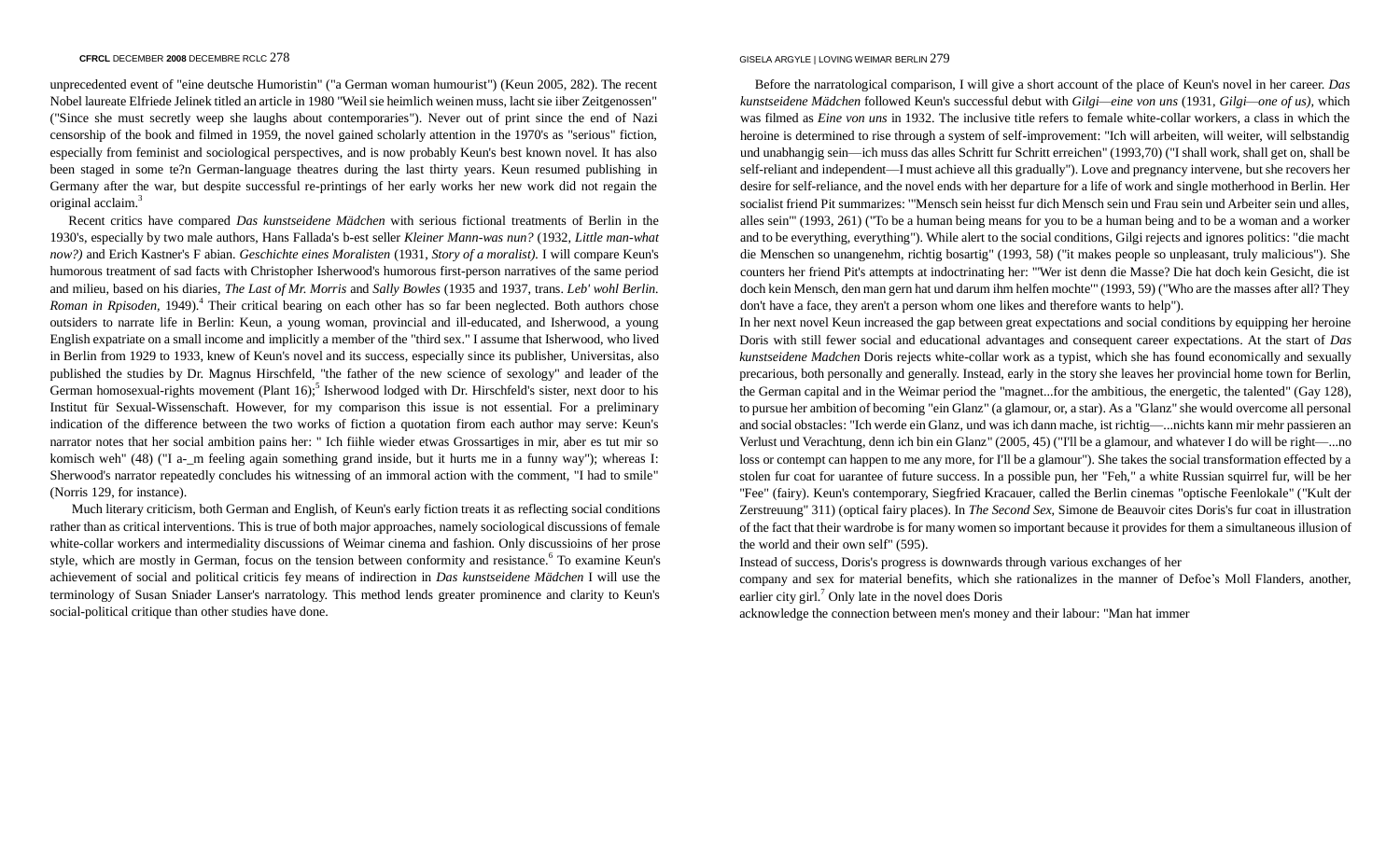das Gefühl: sie haben einfach...Durch so Transaktionen und so Sachen" (2005, 193) ("One always has the feeling they simply have...From some transactions and such things"). She ends up in the same Berlin railway waiting room, Bahnhof Zoo, where she had arrived for her pursuit of "Glanz." Here she deliberates whether to give up her desire for "Glanz" in favour of work and a home with a new male friend in his Berlin allotment garden. The novel's title before publication was "Madchen ohne Bleibe" (Girl/s without home). Home is the true but elusive source of security, in contrast to the illusory security of "Glanz." Home—"irgendwo muss man doch einmal hinge-horen" (2005, 29) ("one has to belong somewhere after all")—is represented by her family in the Rhineland, the provincial "Heimat," and by the possibility of living with a man who would allow her to be good to him, rather than erotically wicked (2005,107). In the manner of a topical dichotomy, "Glanz" is sought in the metropolis, which signifies freedom, but accompanied by "Angst" (2005, 91), and is for Doris symbolized by the food vending machines: "Ich konnte meine gezogenen Brote garnicht essen—aber das ist mir das Marchen von Berlin—so ein Automat" (2005,193) ("I could not even eat the sandwiches I'd pulled—but that is for me the fairy-tale of Berlin—such a vending machine").

By my account so far the novel matches contemporary sociological analyses of the white-collar workers' conditions and their mentality as it reciprocally relates to modern mass culture in the form of films, popular songs, shops, and cafes, <sup>8</sup> notably in Siegfried Kracauer's Marxist studies *Die Angestellten* (1930, The employees), first serialized in the daily *Frankfurter Zeitung* in 1929, and "Madchen im Beruf" (1932, Girls with Vocations).<sup>9</sup> An English forerunner is George Gissing's novel about single working women, especially typists, *The Odd Women* (1893). However, in *Das kunstse-idene Madchen* Keun adds to this social milieu the darkening political developments. She titles the three parts of the novel "Ende des Sommers und die mittlere Stadt," "Spater Herbst—und die grosse Stadt," and "Sehr viel Winter und ein Wartesaal" ("End of summer and the mid-size town," "Late autumn—and the big city," "A great deal of winter and a waiting room"). The time of Doris's story, 1931-32, covers the Weimar Republic's last government's ineffective attempts to alleviate economic distress, stabilize social order, contain Communist and National Socialist conflict, and promise international peace. Like *Gilgi,* denounced as "Asphaltliteratur mit anti-deutscher Tendenz" (qtd. in Hantzschel 48) ("asphalt literature with anti-German tendency"), the novel was included in the preliminary Nazi list for censorship, but it continued its success abroad and was translated into most European languages within the next two years. In 1933, Keun's works were confiscated, she was prohibited from publishing, except for short pieces under a false name, and published her next novel in exile, in Amsterdam.

The three early novels, *Gilgi, Das kunstseidene Mädchen,* and *Nach Mitternacht* (1937, *After midnight,*  filmed 1981) fictionalize Keun's experiences of late Weimar and early Nazi Germany through the focus of a young woman protagonist. A fourth novel, *D-Zug dritter Klasse* (1938, *Express train third-class),* differs in that it has the

occupants of a train compartment as multiple foci for a range of accommodations to the Nazi regime; the main protagonist is again a young woman trapped in illusion. The first three novels merit consideration as a "literary series" according to H.R. Jauss's reception aesthetics: "the next work can solve formal and moral problems left behind by the last work, and present new problems in turn." Such a series implies a "dialogical and at once process-like relationship between work, audience, and new work." Since the author herself is reading her work in the writing of it as part of a series, she enters into the same dialogical process, of work, author, and new work (32,19). In Gilgi the protagonist is the nearly exclusive source of focalization, and the third-person narrative in the present tense merges with the protagonist's observations in free indirect style and interior monologue. For *Das kunstseidene Madchen* and its desolate social and political milieu, Keun limited the narration to first-person journal entries. Writing *Nach Mitternacht in* exile and from hindsight, Keun reverted to a less naive protagonist, which together with dramatized condemnations of Nazi society by a journalist modelled on Tucholsky makes explicit the author's view of Germany after 1933.

Keun's early fiction exhibits several main features of the program of the *Neue Sachlichkeit* (New Objectivity), which reacted to the subjective, emphatic, universalizing style of Expressionism. Instead, neusachliche art aimed at an objective reportage of authentic, topical social reality. In literature its subjects were to be social types and milieus, the author would try to absent herself from the text, as Keun does by means of Doris's journal, and the style was to be the accessible, functional style of journalism. Critics have disagreed whether works produced according to this program merely reflected and therefore conformed to the status quo of the rationalizing technological transformation of society, or whether through their mirroring they critiqued it.<sup>10</sup> Keun's artful style and her humour and irony deviate from the neusachliche program and enhance the critical purchase of her fiction.

Doris observes that she wants to "schreiben wie Film, denn so ist mein Leben und wird noch mehr so sein.... Und wenn ich spater lese, ist alles wie Kino—ich sehe mich in Bildern" (10-11) ("write like film because my life is like that and will become still more so.... And when I later read, it will all be like cinema—I see myself in pictures"). While the text does show stylistic features of film, such as cuts, montage, spot-lights, listings of visual sensations, as critics have stressed, these are nevertheless communicated as literary events and therefore subject to narratological criticism. More than as narrative strategy, Doris's imitation of film is important as characterization, of both herself and her class: her pursuit of "Glanz" originates in films, the "Tagtraume der Gesellschaft" ("society's day-dreams") in Kracauer's phrase ("Die kleinen Ladenmadchen" 280), and particularly from the popular *Konfektionskomodien* (ready-to-wear comedies), hybrid products of the fashion and film industries.

Applying speech act theory to a poetics of narrative voice, Lanser distinguishes between the narrator's "status," "contact," and "stance" (9).<sup>11</sup> *Status* means the relationship between narrator and speech act, such as authority, competence, and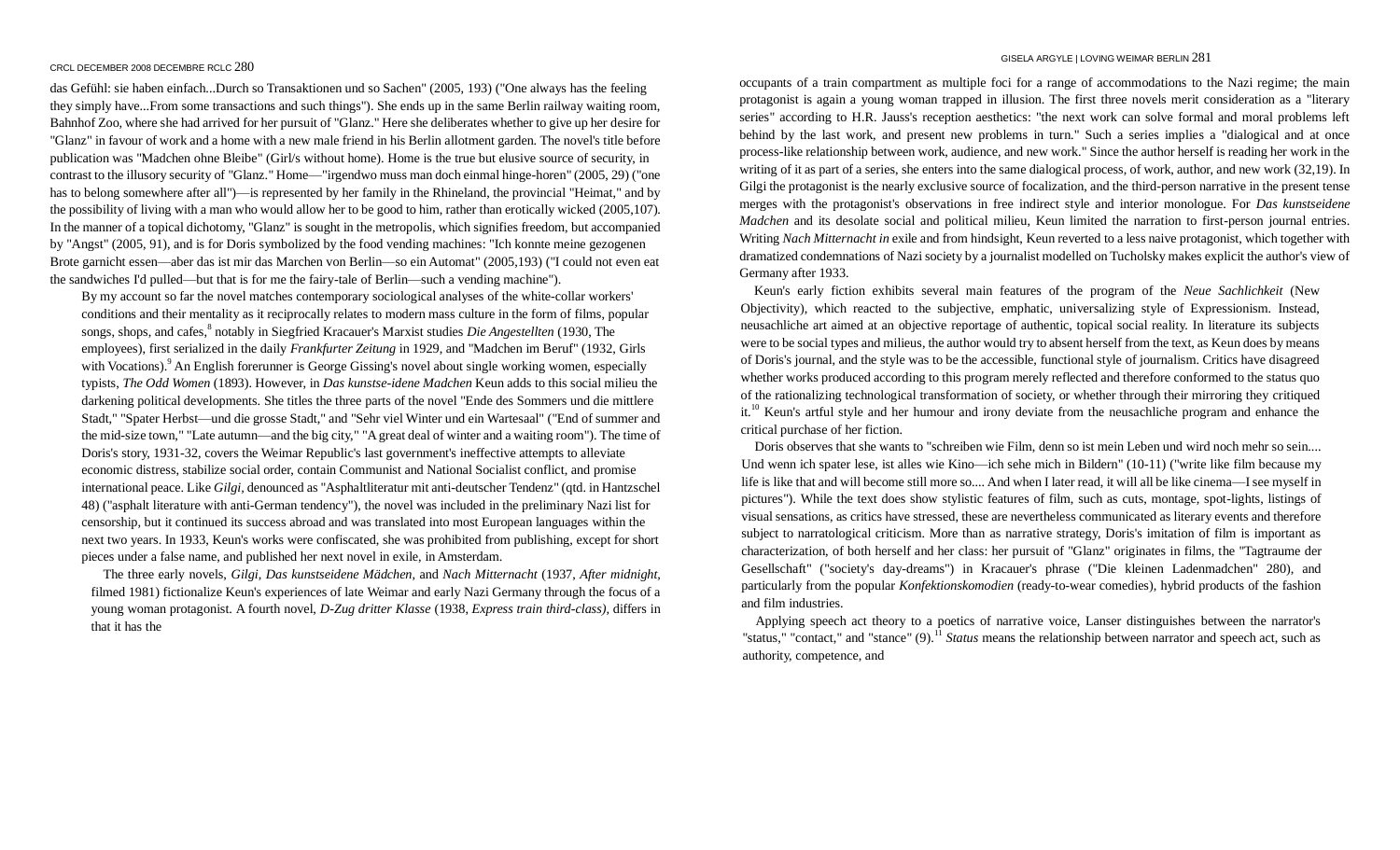credibility; *contact* means the relationship between narrator and audience, which is effected, for instance, through discourse register and tone; and *stance* means the narrator's relation to the discourse content or message or narrated world, determined by ideological and psychological attitudes (86, 91, 93). I will proceed by detailing first the narrator's status, contact, and stance in Keun's novel, followed by the same for Isherwood's *Berlin Stories.*

The journal form establishes the heroine's *status* as a narrator typified by immediate, authentic experience and subjective opinions and judgments. Her own experiences are enlarged and generalized by her quasi-picaresque accounts of the struggles of others—lovers, friends, neighbours, and strangers. "Wohlfahrt. Wohlfahrt. Alle Menschen sind Wohlfahrt" (2005, 187) ("Welfare. Welfare. Everybody is welfare"), she comments when she sees a former colleague hawking pins in the street. Her opinions and judgments, often sententious, are often comical in their limitations, in the manner of Loos's Lorelei. For instance, she comments on the ending of an affair of convenience, "Aber ich bin jetzt komplett in Garderobe—eine grosse Hauptsache fur ein Madchen, das weiter will und Ehrgeiz hat" (2005, 13) ("But my wardrobe is complete now—a main thing for a girl who wants to get on and has ambition"). However, her observations gain weight from her eagerness to reflect on her experience and from her good-naturedness: "Ich bin ein Mensch, der iiber alles nachdenken muss" (2005, 14) ("I am a person who has to reflect on everything"). Early on, she dimly observes the tension between her ambition and her instinct of solidarity: "Ich fiihle wieder etwas Grossartiges in mir, aber es tut mir so komisch weh" (above).

Her mental conflict is represented by two foils and her response to them, her friend Therese and the wife of the man whom Doris comes to love. She distinguishes: "Alle wollen so schrecklich viel und laut, und Therese ist eine, die nichts will—sowas ist eine Wohltat" (2005, 50) ("Everybody wants so horribly much and loudly, and Therese is a person who wants nothing—that is a relief"). A letter from her lover Ernst's separated wife Hanne, a dancer, to her husband expresses in educated and coherent language what Doris's own semi-articulate conflict between home and "Glanz" has been, between being "geborgen" (at home) in love and "Schaffenkonnen aus sich selbst heraus... Angst vor dem Altwerden, dem Etwas-versaumt-haben und dem Zu-spat" (2005, 179) ("Being able to achieve something on one's own...fear of getting old, of having missed something and of the too-late"). Empathizing, despite class difference, with Hanne's hard-won insight, '"Es ist namlich so schwer draussen'" (2005, 200) ("For it is so hard out there"), Doris helps Hanne reunite with her husband, the only man she herself has loved. This contrasts sharply with her earlier self-censure of her kindness to a blind neighbour: "was ist denn in mir?—ich will das tot machen. Betrunken sein, mit Mannern schlafen, viel Geld haben—das muss man wollen, und nichts anderes denken, wie halt man es sonst denn aus—was ist denn wohl nur kaputt auf der Welt?" (2005,114) ("What is this in me?—I will kill it. To be drunk, sleep with men, have a lot of money—that's what one must desire, and not think anything else, how else can one tolerate it—I wonder what is broken in the world?")

#### GISELA ARGYLE | LOVING WEIMAR BERLIN 283

She is well aware that the social conditions "draussen" have a political dimension, witnesses political meetings and fights, and seeks explanations, but finds both Nazi and Communist ideas unintelligible: "Sie reden zusammen und ich verstehe von nichts, von nichts. Es sind ungeheure Ereignisse auf der Welt...man muss immer was sein [Nationalist, Communist, Jewish]. Und immer auf die Politik hin. Und immer was andres" (2005, 144) ("They talk together and I understand nothing, nothing. There are immense events in the world...one always has to be something [Nationalist, Communist, Jewish]. And always related to politics. And always something else.") The narrator's troubled ignorance prompts the implied reader critically to engage with her questions, a strategy modelled in social-political satires, such as *Candide* and *The Adventures of Huckleberry Finn.*

A major feature of the narrator's contact with the reader is the appeal of the journal itself. It is to impress the reader, as she is sure the sight of her writing in it impresses a man in a cafe (2005,16). Although initially said to be intended for her own later reading, the content is aimed at a reader who will accept her as neither a "Dreck" (dirt) nor an innocent, as she hopes of Ernst when he reads the journal in response to her urging: "ich will ein richtiger Mensch sein—er soil mein Buch lesen" (2005, 165) ("I want to be a real human being—he must read my book"). A further implicit appeal to the reader occurs early on when she seeks her mother for sympathy with her shameful self-inflicted loss of a place in a theatre company and reasons: "Aber man kann ja nichts verstehn von andern, wenn man nicht alles miterlebt und von demselben Fluidum umhaucht ist, das macht, dass man etwas tut oder nicht" (2005, 59) ("But one cannot understand others if one is not sharing all their experiences and is enveloped by the same atmosphere that makes one do or not do something"). The narrator creates for the reader this "Fluidum" in large part with Doris's style. She chooses for her journal a colloquial style, "ohne Kommas und richtiges Deutsch—nicht alles so unnatürlich wie im Biiro" (2005, 11) ("without commas and real German—not everything as unnatural as in the office"). This stylistic gesture alludes to the earliest best-selling autobiographical fiction of youthful weltschmerz, Goethe's *Leiden des jungen Werthers* (1774). In his position as secretary, Werther rebels against his employer's pedantic corrections, and he writes his letters to his friend in a new colloquial style.

Doris's "natural" style—decidedly a "Kunststil" (art style) or "forcierte Prosa" (forced prose)<sup>12</sup> on the author's part—as restored in the new edition, includes as markers of her social type regional dialect, incorrect grammar and syntax, mal-aproprisms, and lack of logical organization, as in long series of coordinate sentences, as well as zeugmas and other shifts of hierarchy of context. The latter stylistic characteristics, all tending to "anti-hierarchic equalization," are typical of the "objectivist *Neusachlichkeits* optic" (Klotz 264). "Natural" for her individual character is the mixture of sober factuality, typical of the *Neue Sachlichkeit,* and a lyrical Expressionist style. After a taxi driver has let her sleep in his taxi for a night but won't return her greeting in the morning, she reasons: "Und ich wusste dann, was das heisst Glück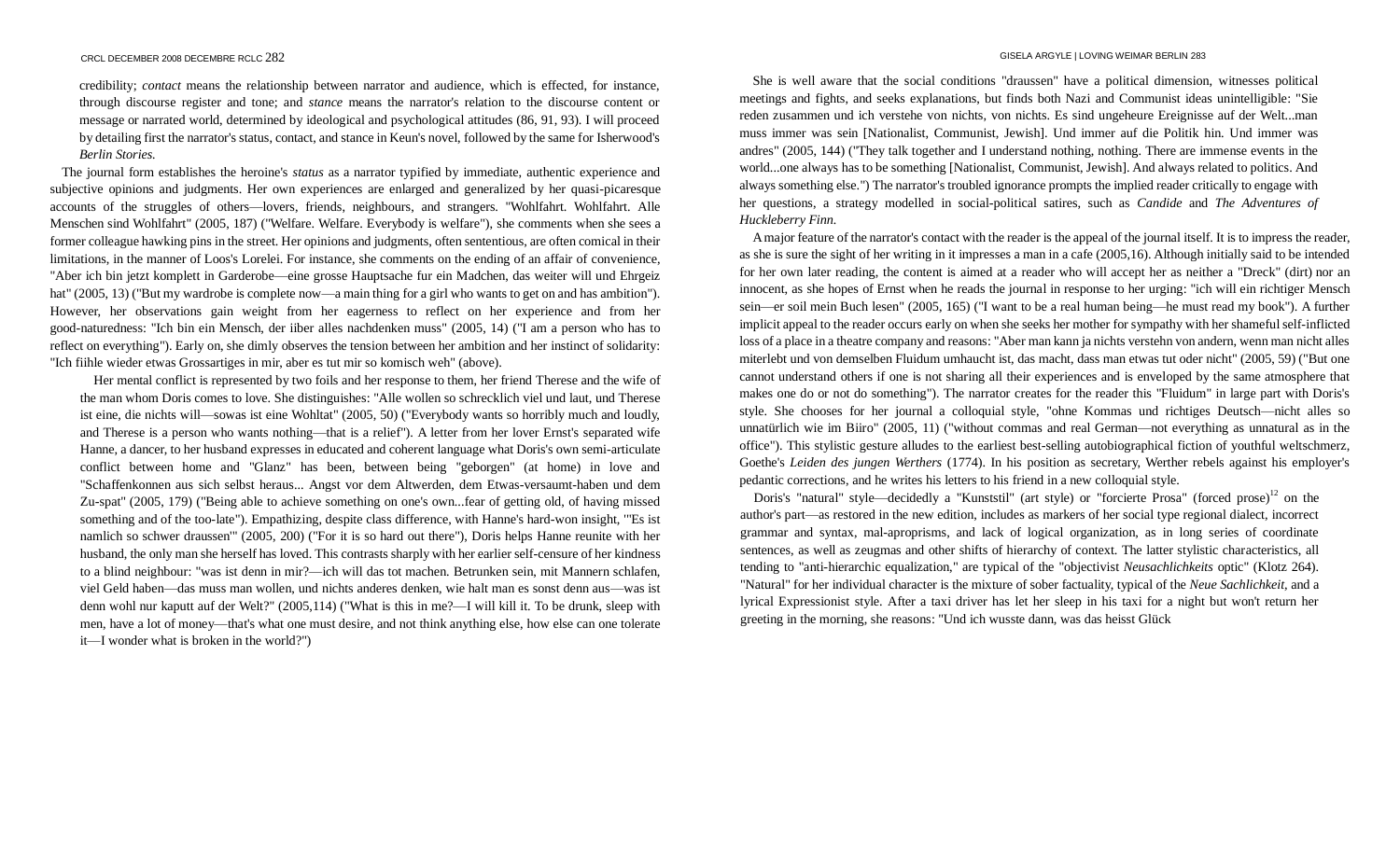zu haben—namlich einem Menschen zu begegnen in den drei Minuten am Tage, wo er gut ist...da rechnet man aus. Und ein Tag hat 24 Stunden, und die Halfte von 1st Nacht..." (2005,140) ("And then I knew what it is to be lucky—that is, to meet a person in the three minutes in the day when he is good...so one calculates. And a day has 24 hours and half of it is night..."). In stylistic contrast, she describes a Berlin crowd greeting visiting French statesmen as follows: "Und dann kamen die Politischen auf den Balkon wie schwarze milde Punkte. Und alles wurde ein Schrei.... Und ich habe mit geschrien, denn die vielen Stimmen drangen in mein Leib und durch meinen Mund wieder raus" (2005, 70) ("And then the political ones came on the balcony like black mild dots. And everything turned into a scream.... And I screamed as well, for the many voices pushed into my belly and out again through my mouth").

Doris's impressions of the metropolis are rendered equally in factual accounts of economic inequality and hardship as in Expressionist images of the city's allure, the latter style having led to comparisons with Walter Ruttmann's docu-montage *Berlin—Die Sinfonie der Grosstadt* (1927) (Lensing 131). Notably, her compassionate service to her blind neighbour, "collecting the seeing" of Berlin (2005, 93), a synaes-thetic seeing, includes the reader as her blind listener's stand-in: in a restaurant "Die Madchen haben verlorene Augen auf Toast...die Kapelle singt—es ist eine Sprache wie weiche, fliessende Mayonnaise...die Musik hat Glatzen und Geigen—eine mit gelber Bluse lacht russisch" (2005,104) ("The girls have lost eyes on toast...the band sings—it is a language like soft, running mayonnaise...the music has bald heads and violins— one with a yellow blouse laughs Russian"). "Angst," the sensation that accompanies her exhilaration, and its cognates are favourite Expressionist words, as for instance in Johannes R. Becher's Berlin cycle "Die Stadt der Qual" (The city of torment) and the poem "Berlin."<sup>13</sup> Further gambits for contact with the reader are the frequent inclusive locutions in her generalizing comments, such as "man, ja, doch, naturlich" (one, after all, naturally), as some of the quotations above show. Feminine generalizations about men appeal to the actual female readers, who were a major audience for her novels, for example, "Man kennt das ja, was Manner erzahlen, wenn sie einem beibringen wollen, dass sie nicht so mies sind wie sie sind" (2005, 69) ("One knows after all what men tell when they want to persuade one that they aren't as lousy as they are").

When Doris has given her lover Ernst her diary to read she regrets, "Nur die Stellen, wo ich schwere Traurigkeit hatte, die hatt' ich gern zugeklebt. Wo ich ein Biest war—na, schon" (2005, 169) ("Only the places where I had heavy sadness, those I'd have liked to paste over. Where I was a beast—well, fine"). Her prevailing *stance* to her story is humour. During her short theatre career, the director discovers Doris's "ausgesprochen komische Begabung" (2005, 93) ("decidedly comic talent"). Her comic perspective and rationalizations as well as the comic style in which she communicates them are partly conscious, partly unintentional, results of her lack of education and understanding. They engage the reader on the one hand in a shared

attitude to the discrepancies of the "kaputte Welt" and on the other in sympathy for Doris's fate and the fates of the many others similarly disadvantaged.

Both responses operate, for instance, in the scene quoted above of the visit to Berlin by Laval and Briand with its German-French promises of peace: "Und wir haben alle vom Frieden geschrien...und Arthur Gronland gab mir einmal eine Orientierung, dass der nachste Krieg mit stinkendem Gas ware, wovon man griin wird und auf-quillt. Und das will ich nicht.... Und dann entstand eine allmahliche Zerkrumelung... und iiber uns war noch wie eine Kaseglocke was von allgemeiner Verbriiderung" (70-71) ("And we all screamed about peace...and Arthur Gronland once gave me an orientation that the next war would be with stinking gas that makes one turn green and swell up. And I don't want that.... And then there came a gradual crumbling away [of the crowd]...and above us there was still like a glass cheese-cover something of universal brotherhood"). Burlesque similes and metaphors are a major component of her humour, but like many others, this one has a serious satirical aspect. "Kase"

is slang for "twaddle," here the nonsense of professions of peace at this time. (Doris has decorated her diary with two doves and calls it her "Taubenbuch.") "Glocke" next to "Verbriiderung" alludes to Schiller's popular ballad "Das Lied von der Glocke" ("The Song of the Bell") and to his poem "An die Freude" ("Ode to Joy"), with which Beethoven ends the Ninth Symphony: "Alle Menschen werden Briider" ("All men become brothers"). In fact, by the end of this, the second part of the book, Doris sits homeless in the railway-waiting room, and chronologically in the winter of 1932, the last Weimar government is conceding ever more scope to the Nazis' public criminal activities.

Instead of relegating the novel to "light" literature, Doris's political incomprehension is symbolic of the irrationality of both extremist ideologies. The novel suggests a "middle sphere" for the implied reader.<sup>14</sup> In a cabaret where Doris has admired the hard-working and ill-paid performers, who are Jews, she is asked by the "man from big industry" who has invited her whether she is a Jew, too. Intending to please him, she assents. "Und er wird eisig mit mir und stellte sich heraus als Nationaler und hatte eine Rasse—und Rasse ist eine Frage—und wurde darauf feindlich.... So was Idiotisches. Machen sie erst vollfette Komplimente...sagt man auf einmal: ich bin eine Kastanie!—Sperren sie das Maul auL.pfui, das wusste ich nicht. Dabei ist man noch dasselbe wie vorher, aber durch ein Wort soil man verandert werden" (2005, 45-46) ("And he becomes icy with me and turned out as a National and had a race— and race is a question—and then became hostile.... Such an idiocy. First they make super-fat compliments...if one suddenly says: I am a chestnut!—They gape...ugh, I didn't know that. Yet one is the same as before, but because of one word one is supposed to be changed"). She here diagnoses the Nazi contamination of the German language, which Victor Klemperer, a scholar, recorded in his diary, in a different, pathetic tone, and published in his *LTI: Lingua Tertii Imperii* (1947). In her next novel,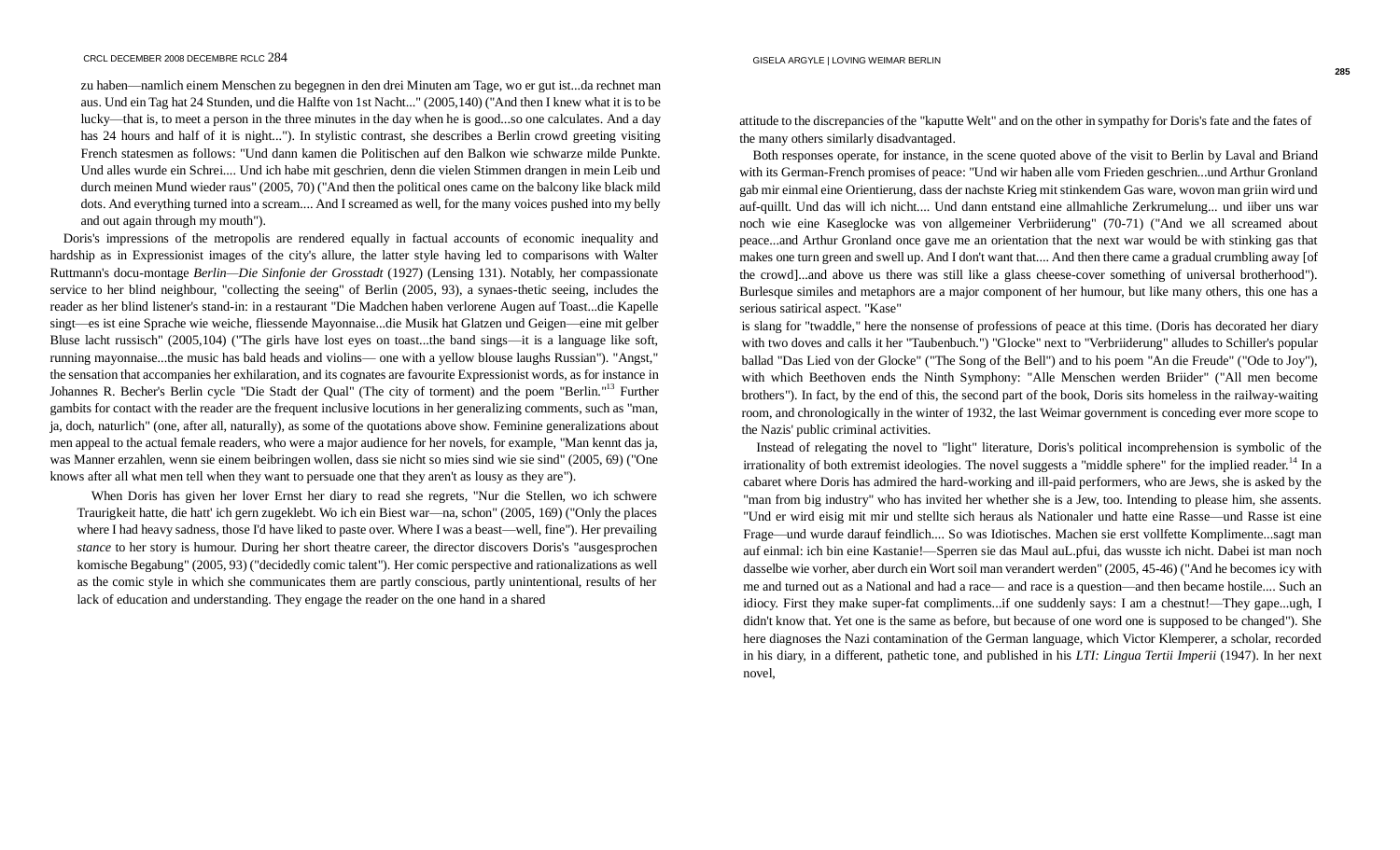*Nach Mitternacht,* Keun pursues the diagnosis more explicitly and thoroughly: "die Todesstricke aus den W6rtern"(2005, 57) ("the deadly ropes made of words").

As we have seen in Doris's visit to the Communist meeting, she cannot understand the Communist ideas or slogans either, beyond having been greeted as "Genossin" (comrade). Lastly, her background has excluded her from the language of the "Bildungsbiirger" (educated and cultured bourgeois), the class that should have but did not as a class support the Republican experiment under the auspices of Goethe and Schiller's Weimar. While her facility at mimicking the language of the "Eliten" satirizes the writers whom she was attached to for a while—"ein Symbol 1st das, was immer passt" (2005, 101) ("a symbol is what always fits")—her admiration and envy of her lover Ernst's culture and of his love of poetry and classical music is to be read as pathos: "Und haben Biicher auf Nachttischen und eine Bildung und ein Verstehen von so Sachen, womit Sie was zu tun haben und gern und es kostet kein Geld immer oder sehr wenig und es gibt Ihnen doch eine frohliche Vergniigtheit. Aber Thereses und meine Vergniigtheiten, die miissen wir kaufen und mit Geld bezahlen" (2005, 173) ("And have books on the bedside table and a culture and an understanding of those things that you are engaged with and like and it doesn't always cost money or very little and it gives you nevertheless a cheerful enjoyment. But Therese's and my enjoyments we have to buy and pay for with money").

It is the language of mass culture pleasures that fills the discursive void and, in Bakhtin's terminology, "occupies" the mental territory<sup>15</sup> that she would like to claim as her own: "Und ich denke, dass es gut ist, wenn ich alles beschreibe, weil ich ein ungewohnlicher Mensch bin" (2005, 10) ("And I think it's good when I describe everything because I am an unusual person"). Her narrative and reflections are per/ invaded by snatches of popular songs, popular fiction, scenarios from films, and fashion dictates. She wishfully anticipates success as a "Glanz" by casting herself, as she also sees others, in film scenes, on stage, and in popular fiction, for example, "und bin eine Biihne"; "Da war ich ein Film und eine Wochenschau"; "Ich bin ein Detektivroman" (2005,119,121, 58) ("and am a stage"; "Then I was a film and a news-reel"; "I am a detective novel"). The foreshortening metonymy frequent throughout the novel—an industrialist becomes "die Grossindustrie," a shop clerk in a rayon suit "das schwarze Rayon" (2005,45, 76) ("the Big Industry," "the Black Rayon")—besides contributing to the humour of her diction, often represents the commodification of persons. From the start keen on distinguishing the false from the true in people, things, and ideas, as with her genuine fur coat and artificial silk, such as rayon and chiffon—"das immer leicht zerreisst" (2005, 104) ("which always tears easily")—she gradually comes to recognize that "Glanz" "leicht zerreisst." At the end of the novel, she evaluates possible success as "ein Glanz" in Berlin on her moral scale: she might turn out to be "noch schlechter als eine Hulla, die ja gut war" (2005,205) ("even worse than a Hulla [her neighbour the streetwalker], who was good after all"). Instead of the intended film script in the manner of the popular films of rags-to-glamour produced by the Berlin UFA, Doris's diary has turned into a vernacular bildungsroman.<sup>16</sup>

In contrast, Isherwood's Berlin stories make only a few weak gestures towards the genre of the bildungsroman, when the narrator of *The Last of Mr. Norris* ineffectually protests a limit to his willingness to be an accomplice to Norris's unethical dealings.<sup>17</sup> He experiences and narrates his involvement in what he knows retrospectively to have been political treason in the manner of detective fiction, including suspense and red herrings. Like Keun's novel, his stories also participate in the genre of the *Zeitroman* (the topical novel), Isherwood being named "among the founders of a new documentary fiction" (Bucknell 17). Predominantly his stories belong to the genre of the English comedy of manners.

Both *The Last of Mr. Norris* and *Sally Bowles* are first-person narratives of past events, although as collected in *Berlin Stories,* they are interspersed with sections of diary entries. The narrator of the two stories I have selected for comparison with Keun, fictional alter ego of the author named William Bradshaw and Christopher Isherwood, respectively, has come to Berlin for the sake of its "Glanz" and delights particularly in the artifice with which ambition, sex, and crime are exhibited. A fascinated description of Norris putting on his make-up and wig is typical: "Arthur would impart to me the various secrets of his toilet" (1954, 98). As a young expatriate who improves an unspecified small private income with private English lessons, the narrator is not intimately tied to the social and political developments in Germany. His outsider's curiosity corresponds with Walter Benjamin's anti-type of the true flaneur in his review essay on Berlin, "Die Wiederkehr des Flaneurs" (1929, The return of the flaneur): "Der oberflachliche Anlass, das Exotische, Pittoreske wirkt nur auf Fremde"; in contrast, "der Einheimische...der ins Vergangene statt ins Feme reist... ist der Priester des genius loci" (194, 196) ("The superficial occasion, the exotic, picturesque only affects the stranger....the native...who travels into the past rather than far away...is the priest of the genius loci"). Isherwood later recalled, in a more Byronic than Baudelairean vein, that he "liked to imagine himself as one of those mysterious wanderers who penetrate the depths of a foreign land" (1977, 47). Keun's Doris, for whom Berlin, besides pleasurable fascination, means angst and moral revulsion and pity, cannot be defined as a flaneuse.<sup>18</sup>

The eponymous heroes, Arthur Norris, self-styled "gentleman-adventurer" *(Norris* 37), who supports the lifestyle of an aesthete with blackmail and other treacheries, and Sally Bowles, aspiring singer and "gold-digger" manque *(Goodbye* 47), English expatriates, are "Wahlberliner" (Berliners by choice) who, like the narrator, have come to Berlin for its promise of "Glanz" and, in their cases explicitly, of easy sexual and material success, "fishing in troubled waters," as Norris explains *(Norris* 18). They easily move on when the "fishing" becomes too troublesome in 1933. No pathos attaches to their "naughty and funny" stories *(Norris*  107). But neither does the narrator create any pathos in the accompanying stories of the native Berliners. Portrayed exclusively from his perspective, they are hardly more than caricatures, marked with a few exaggerated traits in the manner of minor characters of Dickens or Balzac. For instance, Olga, who is trying to survive "in those bankrupt days" (1954, 80) as pro-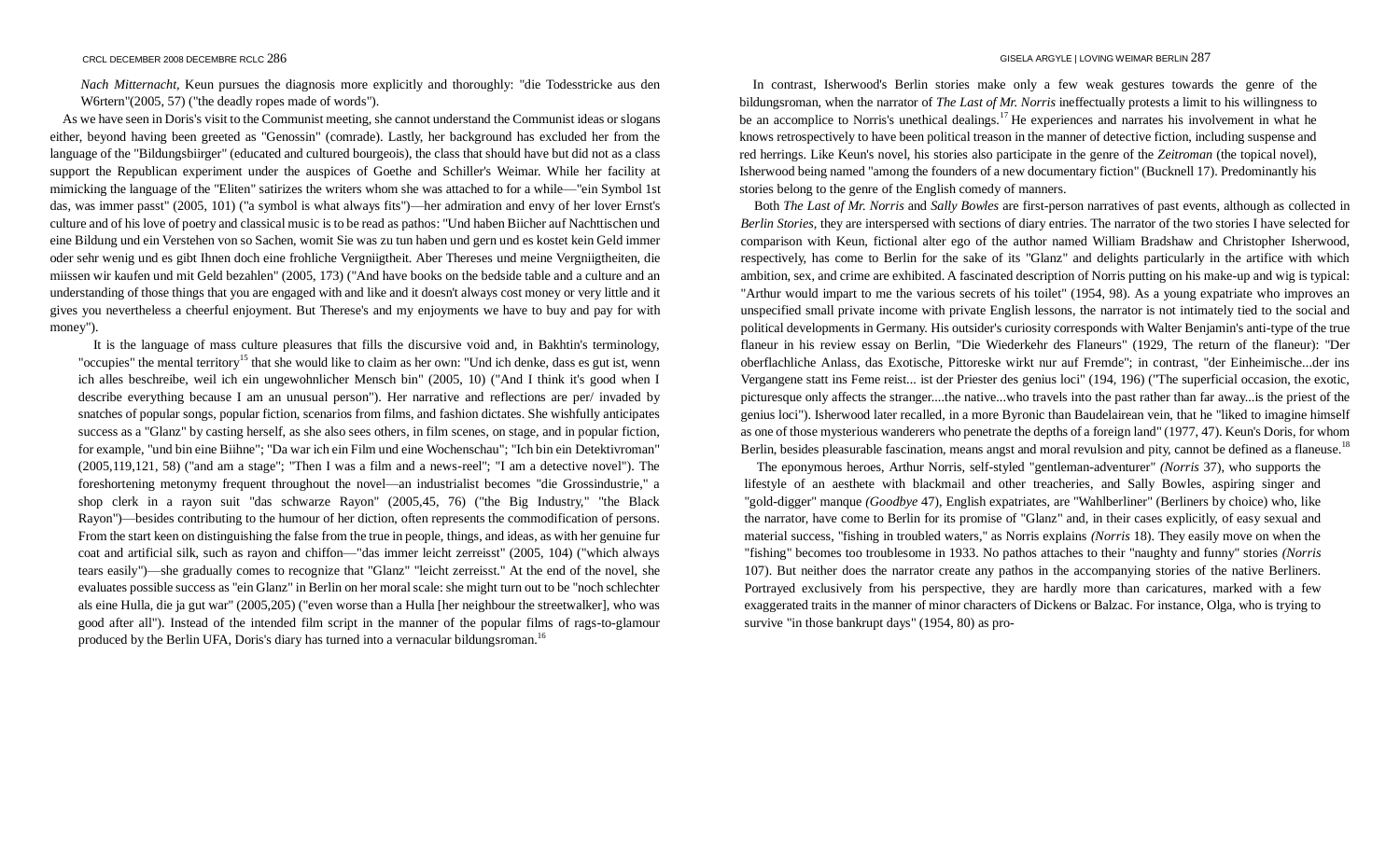curess of sex and cocaine and as receiver of stolen goods, as well as by honest lowly work, looks "as curious and sinister as a life-size doll" (1954,27); of Bayer, the impressive Berlin head of the Communist Party, the narrator quips, "I thought I had never seen anybody with such beautiful teeth" (1954, 61).

The *status* of Isherwood's narrator is established by his curiosity in witnessing diverse aspects of Berlin life. His pursuit of work and pleasure brings him into contact with a fair variety of social and political types, from his young friend Otto Nowak, a pimp and belligerent member of a Communist cell, whose milieu is the world of Alfred Doblin's Berlin Alexanderplatz (1929),<sup>19</sup> to the right-wing Baron von Pregnitz and to Frl. Hippi Bernstein and her Jewish family in their Grunewald villa, who are portrayed as comically anxious about Nazi rioting. The narrator attends both Communist and Nazi meetings and repeats his friend Otto's report of a battle he was part of. He also occasionally summarizes recent political developments. In contrast to the educational and social disadvantages of Keun's narrator, it is this narrator's surfeit that has caused his ideological confusion. He explains: "one day, perhaps, I should be with [Communism], but never of it...a half-hearted renegade from my own [upper] class, my feelings muddled by anarchism talked at Cambridge, by slogans from the confirmation service, by the times the band played when my father's regiment marched to the railway station seventeen years ago" *(Norris* 49). With embarrassment he sees his self-assessment confirmed in the Communist leader Bayer's eyes: enthusiastic, educated, and useful, all "within certain limits" *(Norris* 64).

The narrator provides a foil for his own limited political insight in a minor character, his friend Helen Pratt, "Berlin correspondent to one of the London political weeklies" *(Norris* 33), who usually has "absolutely reliable evidence" *(Norris* 180) and is "hard as nails" in contrast to himself, whom she calls "soft, like most men" *(Norris* 33-34). She dismisses his judgment of Norris as a harmless aesthete: "You make up romances about people instead of seeing them as they are." As a "crime-snob" *(Norris* 34, 36) the narrator enjoys his inventions while disbelieving the criminal facts. His dominant and usually final response to a scene of criminal machinations is comic: "I had to smile" (for instance, *Norris* 106, 129).

The narrator's *contact* with the reader implies a reader who shares his English and upper-class allusions. For instance, the self-description, above, implies the sources of his ideological confusion: social class, Cambridge, confirmation, father's regiment. Many of his similes come from this background, for instance his comparison of Frl. Schroeder to Mary Queen of Scots, above, or, leaving the house with Norris, who is being followed by a detective, "I felt like the Home Secretary leaving the House of Commons with the Prime Minister" *(Norris*  166). His implied reader also enjoys the laboured English that he has the Communist chief speak: "It is possible that Norris can have been able to tell his friends the names of some of our messengers..." *(Norris* 156) For the reader's pleasure as literary tourist, he occasionally quotes German snatches from signs, banners, bureaucratic forms, and dialogue. In *Sally Bowles* he

repeats Frl. Schroeder's mispronunciation of his name as "Herr Issyvoo" and has Sally speak a burlesque German, which is "not merely incorrect; it was all her own. She pronounced every word in a mincing, specially 'foreign' manner" *(Goodbye* 26-27). Lastly, he permits his reader either to guess or ignore his own interest in the sexual fair as which he portrays Berlin. He ends the two narrations of sexual offers to him, one homosexual, the other heterosexual, with coy rejections. When Arthur mentions to him Baron von Pregnitz's interest in him as a secretary he replies: "T'm afraid I should find my duties too heavy'"; and when Otto "seriously advised" that Olga was '"well worth the money,'" he concludes the episode: "Tm sure it is,' I said politely, and hurried downstairs" *(Norris* 44, 84).

The qualities of the narrator's *status* and *contact* indicate something of his *stance* with respect to the narrated events. Most notable is his insistence on "a comic angle" *(Norris* 50), especially in conclusion to morally crucial episodes. For instance, at the final confrontation with Norris over his mercenary and criminal dealings and his assumption of the narrator's willing complicity, the narrator's indignant outburst is interrupted by Frl. Schroeder's hysterical alarm that she cannot turn off Norris's bath water: they'll "'all be blown to bits'" by the boiler *(Norris* 163). After a long, dispassionate summary of political changes in the winter of 1931-32—"Berlin was in a state of civil war...packing-case colonies of huts in the suburb allotments" *(Norris* 86-87), that is, the Berlin of Keun's last part, "Sehr viel Winter"—the narrator writes of his return to Berlin, where he sees "several Nazis in their new SA uniforms, now no longer forbidden" *(Norris* 89), but he shifts abruptly into another comic scene of his welcome by Frl. Schroeder: "Arthur was as gallant, Frl. Schroeder as coquettish as ever" *(Norris* 90). The narrator's comic perspective is the more remarkable as, unlike Keun's Doris writing her journal, he narrates events that occurred a few years earlier and thus could benefit from hindsight. For the two authors the difference is similar: Keun published her novel in the year of the novel's action, 1932, whereas Isherwood first published his two stories in 1935 and 1937, respectively.

My examples for the narrator's status, contact, and stance have mainly been taken from *The Last of Mr. Norris.* The same narratological observations pertain to *Sally Bowles,* a story I include here for a comparison of Sally with Keun's heroine. Like Doris, Sally has come to Berlin to fulfil her ambition, in her case to gain "wealth, fame, huge contracts," the wealth and contracts through a "really rich man as lover," the fame as an actress *(Goodbye* 44). Her naive honesty debunks pretensions: "It was no use telling myself that Sally had the vocabulary and mentality of a twelve-year old schoolgirl, that she was altogether comic and preposterous ...I'd been somehow made to feel a sham" *(Goodbye* 65). Like Doris, and like Loos's Lorelei at her trial for murder, Sally uses her naivety to extricate herself from the police: "Sally smiled sweetly. She was innocence and candour itself" *(Goodbye* 72). However, in contrast to Doris she comes from a wealthy family, her father a Lancashire mill-owner, her mother an heiress. Like the narrator, she is supported in her rebellious bohemian adventures with money from home and readily leaves Berlin for another promising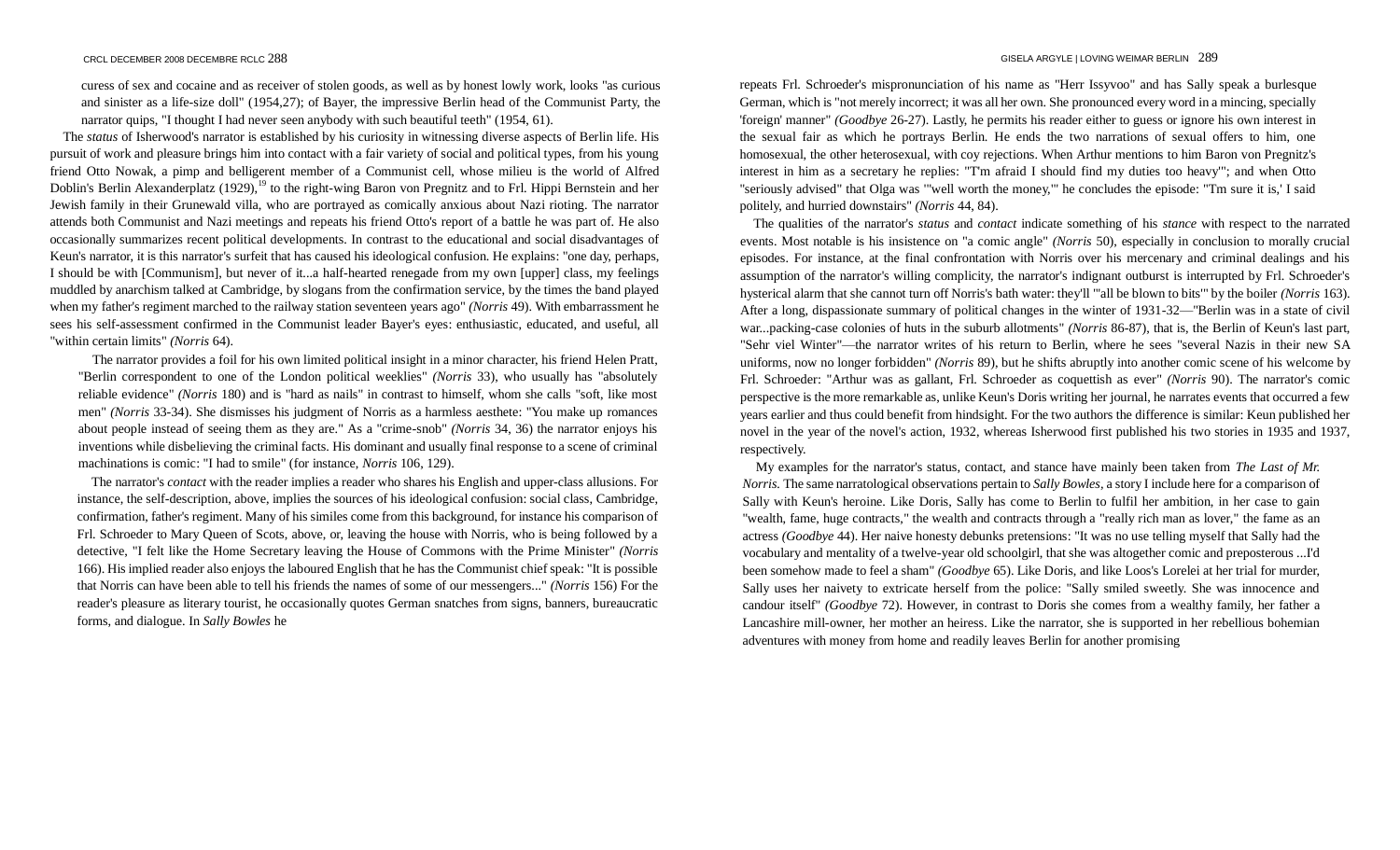metropolis, Paris, at the end of her story. Consequently, the narrator's comic treatment of her Berlin experiences does not create any tension with another, pathetic interpretation, as we see it in Keun's novel.

In his preface to the collection *Berlin Stories* as also in his non-(or less) fictional autobiography *Christopher and His Kind* (1977), Isherwood records his doubts about the tone of his narratives, as he is revisiting Berlin in 1952: "Only a very young and frivolous foreigner, I thought, could have lived in such a place and found it amusing. Hadn't there been something youthfully heartless in my enjoyment of the spectacle of Berlin in the early thirties, with its poverty, its political hatred and its despair?" (x, 38) But note the gambits that invite the reader's indulgent disagreement: "I thought" and the interrogative form.<sup>20</sup>

Isherwood's narrator concludes the *Berlin Diary* and with it the *Berlin Stories:* "No. Even now I can't altogether believe that any of this has really happened" *(Goodbye* 207). His disbelief is to stress the fantastic quality of Berlin life in the last two years leading up to Nazi rule, but it also matches a readerly response. His narratological choices, as I have outlined them, distance the reader from the experience of Berlin life, whereas Keun's narratological choices serve to involve the reader in it. Isherwood's narrator famously notes in his diary: "I am a camera with its shutter open, quite passive, recording, not thinking.... Some day, all this will have to be developed, carefully printed, fixed" *(Goodbye I).*<sup>21</sup> However, as I have shown, the editorial mode in which he "fixed" his recordings is consistently comic. Keun's narrator instead imagines herself as both the camera and the subject of various media—film, the stage, the newsreel—wishfully glamorous, but "mein Herz bliiht schwer" (2005, 90) ("my heart blooms heavy"). By including persuasive pathos with regard to both herself and others, her comic narration enlists the reader's belief and consequent moral response.

# WORKS CITED

Arend, Stefanie, and Ariane Martin. "Nachwort." *Das kunstseidene Madchen.* By Irmgard Keun. 206-66.

- Ankum, Katharina von. '"Ich liebe Berlin mit einer Angst in den Knien': Weibliche Stadterfahrung in Irmgard Keuns *Das kunstseidene Madchen" German Quarterly* 67.3 (Summer 1994): 369-88.
- Barndt, Kerstin. *Sentiment und Sachlichkeit. Der Roman der Neuen Frau in der Weimarer Republik.* Koln: Bohlau, 2003.
- Beauvoir, Simone de. *The Second Sex.* Trans, and ed. H.M. Parshley. New York: Random House, 1974.
- Becher, Johannes R. *Verfall und Triumph.* Berlin: Hyperion, 1914. Rpt. Nendeln/ Liechtenstein: Kraus, 1973.
- Becker, Sabina. "Neue Sachlichkeit im Roman." *Neue Sachlichkeit im Roman. Neue Interpretationen zum Roman der Weimarer Republik.* Eds. Sabina Becker and Christoph Weiss. Stuttgart: J.B. Metzler, 1995. 7-26.
- Benjamin, Walter. "Die Wiederkehr des Flaneurs." *Gesammelte Schriften.* Ed. Hella Tiedmann-Bartels. Vol. 3. Frankfurt: Suhrkamp, 1972. 194-99.

Blume, Gesche. *Irmgard Keun. Schreiben im Spiel mit der Moderne.* Dresden: Thelem, 2005.

- Bucknell, Katherine. "Who Is Christopher Isherwood?" *The Isherwood Century: Essays on the Life and Work of Christopher Isherwood.* Eds. James J. Berg and Chris Freeman. Madison: U of Wisconsin P, 2000. 13-30.
- Denisoff, Dennis. "Camp, Aestheticism, and Cultural Inclusiveness in Isherwood's *Berlin Stories." Performing Gender and Comedy: Theories, Texts and Contexts.* Ed. Shannon Hengen. Amsterdam: Gordon and Breach, 1998. 81-94.
- 291 Ganeva, Mila. "Weimar Film as Fashion Show: *Konfefktionskomödien* or Fashion Farces from Lubitsch to the End of the Silent Era." *German Studies Review* 30.2 (May 2007): 288-310.

Gay, Peter. *Weimar Culture: The Outsider as Insider.* New York: Harper & Row, 1970.

- Gleber, Anke. "Female Flanerie and the *Symphony of the City" Women in the Metropolis: Gender and Modernity in Weimar Culture.* Berkeley: U of California P, 1977. 67-88.
- Hantzschel, Hiltrud. *Irmgard Keun.* Hamburg: Rowohlt, 2001.
- Horsley, Ritta Jo. "Irmgard Keun." *Women Writers in German-Speaking Countries: A Bio-Bibliographical Critical Sourcebook.* Eds. Elke P. Frederiksen and Elizabeth G. Ametsbichler. Westport, CT: Greenwood P, 1998. 233-43.
- Isherwood, Christopher. *The Berlin Stories: The Last of Mr. Norris, Goodbye Berlin.* London: New Directions, 1954.

- Jauss, Hans Robert. "Literary History as a Challenge to Literary Theory." *Toward an Aesthetic of Reception.* Trans. Timothy Bahti. Minneapolis: U of Minnesota P, 1982. 3-45.
- Jelinek, Elfriede. "Weil sie heimlich weinen muss, lacht sie iiber Zeitgenossen." *Die Horen* 4.25 (1980): 221-25.
- Keun, Irmgard. *Das kunstseidene Madchen.* Ed. from the 1st edition by Stefanie Arend and Ariane Martin. Berlin: Claassen, 2005.

\_\_\_\_\_\_ *Gilgi-eine von uns.* Hildesheim: Claassen, 1993.

Klotz, Volker. "Forcierte Prosa. Stilbeobachtungen an Bildern und Romanen der Neuen Sachlichkeit." *Dialog. Literatur und Literaturwissenschaft im Zeichen*

\_\_\_\_\_. *Christopher and His Kind.* 1929-1939. London: Eyre Methuen, 1977.